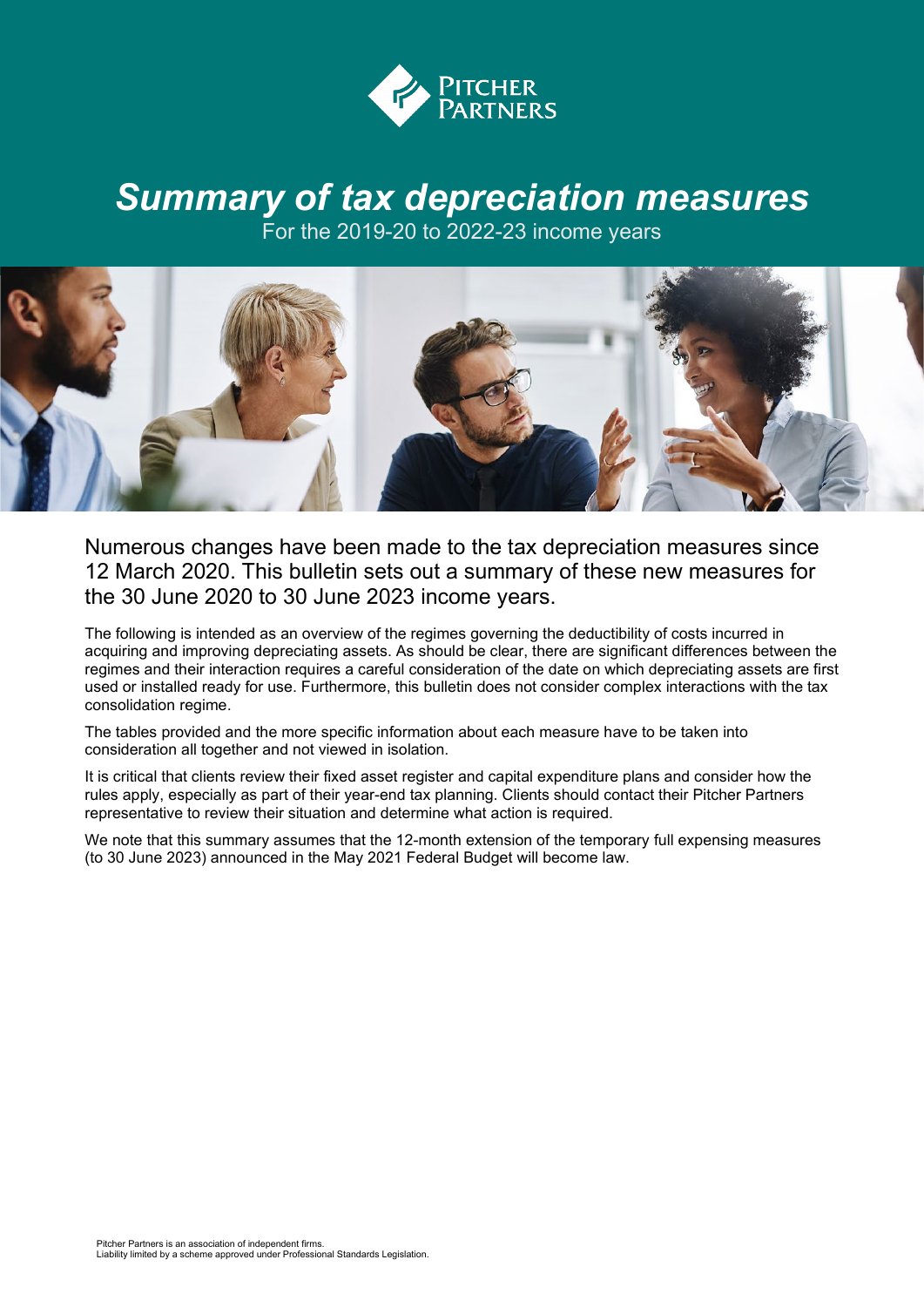## *Applying the tax depreciation measures*

Depending on the business's aggregated turnover, eligible assets can qualify for one of the capital allowance incentives. If more than one incentive could apply, the order of application subject to opt out choices is (1) temporary full expensing (2) instant asset write-off (3) backing business investment. The table is timeline is based on date asset first used (or installed ready for use) for a taxable purpose.





**PITCHER** ARTNERS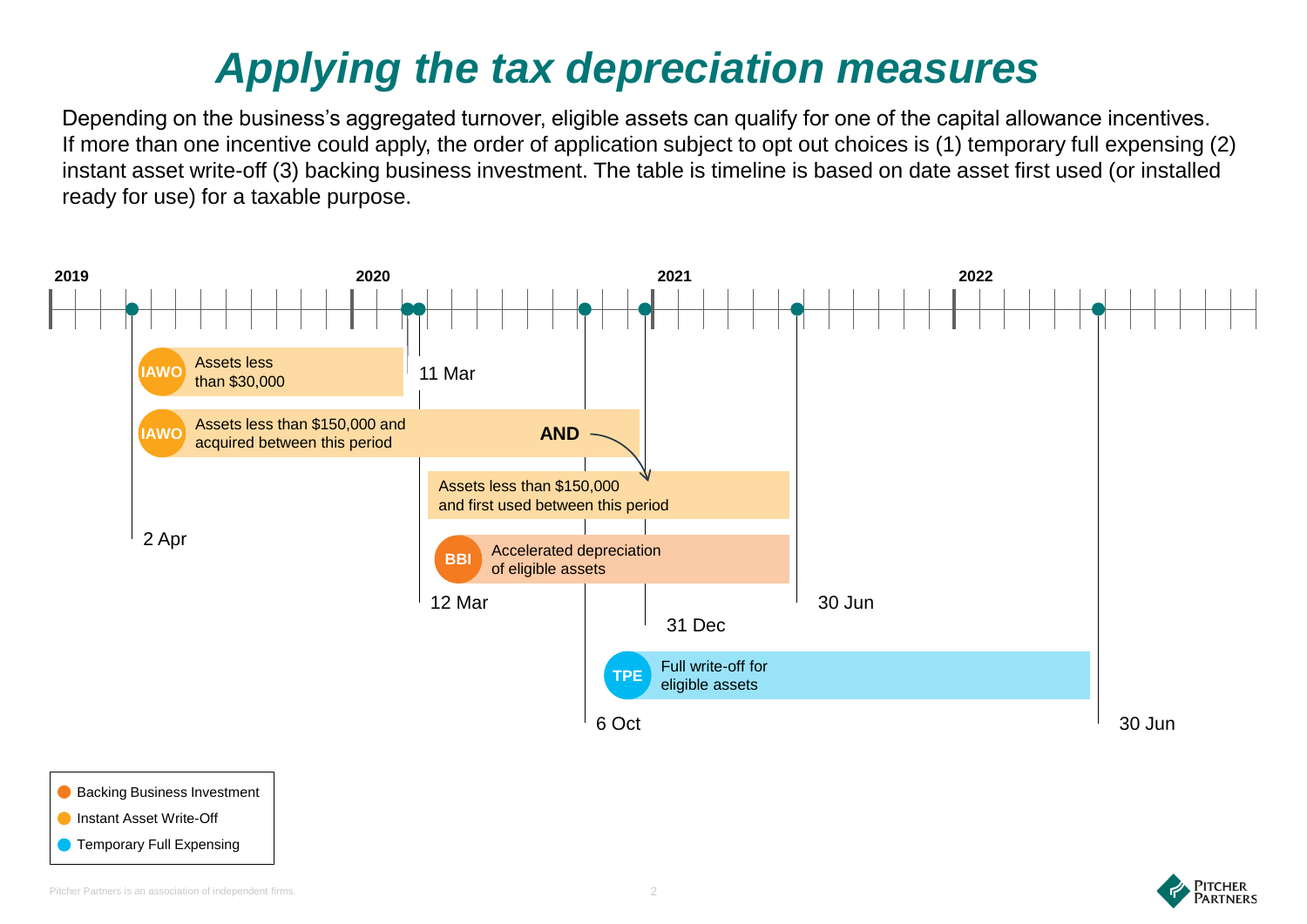## *Brief overview of eligibility of business based on aggregated turnover*

Eligibility of the assets for the different measures has to fulfill all requirements for each measure to be considered accordingly. Exclusions or additional specific requirements may apply. Separate rules apply regarding eligibility of accelerated depreciation on second element costs. Alternative TFE for entities with over \$5 billion aggregated turnover not covered.

| <b>Aggregated turnover</b><br>in current or prior year                                                                      | <b>Backing business</b><br><b>BBI</b><br>investment<br>Asset first used or installed in business<br>between 12 Mar 2020 and 30 Jun 2021                                                 | <b>Instant asset</b><br><b>AWO</b><br>write-off<br>Asset first used or installed in business<br>from 12 Mar 2020 to 30 Jun 2021                                                         | <b>Temporary full</b><br><b>TPE</b><br>expensing<br>Asset first used or installed in business<br>from 6 Oct 2020 to 30 Jun 2023                                                                     |
|-----------------------------------------------------------------------------------------------------------------------------|-----------------------------------------------------------------------------------------------------------------------------------------------------------------------------------------|-----------------------------------------------------------------------------------------------------------------------------------------------------------------------------------------|-----------------------------------------------------------------------------------------------------------------------------------------------------------------------------------------------------|
| Less than \$10m<br>Small business using<br>simplified depreciation                                                          | 57.5% deduction in year of allocation to pool<br>No cost restriction<br>Cannot opt out on asset-by-asset basis<br>Second-hand assets excluded                                           | Full write-off<br>Asset cost < \$150,000<br>Full write-off of small business pool if balance <<br>\$150,000 at 30 June 2020<br>Available for second-hand assets<br>Cannot opt out       | Full write-off including the balance of a small<br>business pool for 30 June 2021, 2022 & 2023<br>No cost restriction<br>Available for second-hand assets<br>Cannot opt out on asset-by-asset basis |
| Less than \$10m<br>Small business not<br>using simplified<br>depreciation<br>\$10m to less than<br>\$50m<br>Medium business | Accelerated depreciation of 50%+ in first year<br>No cost restriction<br>Can opt out<br>Second-hand assets excluded<br>Exclusion for commitments entered into prior<br>to 12 March 2020 | Not eligible<br>Full write-off with asset cost < \$150,000<br>Cannot opt out<br>Asset must be acquired between 2 April 2019<br>and 31 December 2020<br>Available for second-hand assets | Full write-off<br>No cost restriction<br>Available for second-hand assets<br>Can opt out on asset-by-asset basis                                                                                    |
| \$50m to less than<br>\$500m<br>Medium business<br>\$500m to less than<br>\$5 <sub>b</sub><br>Large business                | Not eligible                                                                                                                                                                            | Not eligible                                                                                                                                                                            | Full write-off<br>No cost restriction<br>Can opt out on asset-by-asset basis<br>Second-hand assets excluded<br>Exclusion for commitments entered into prior<br>to 6 October 2020                    |

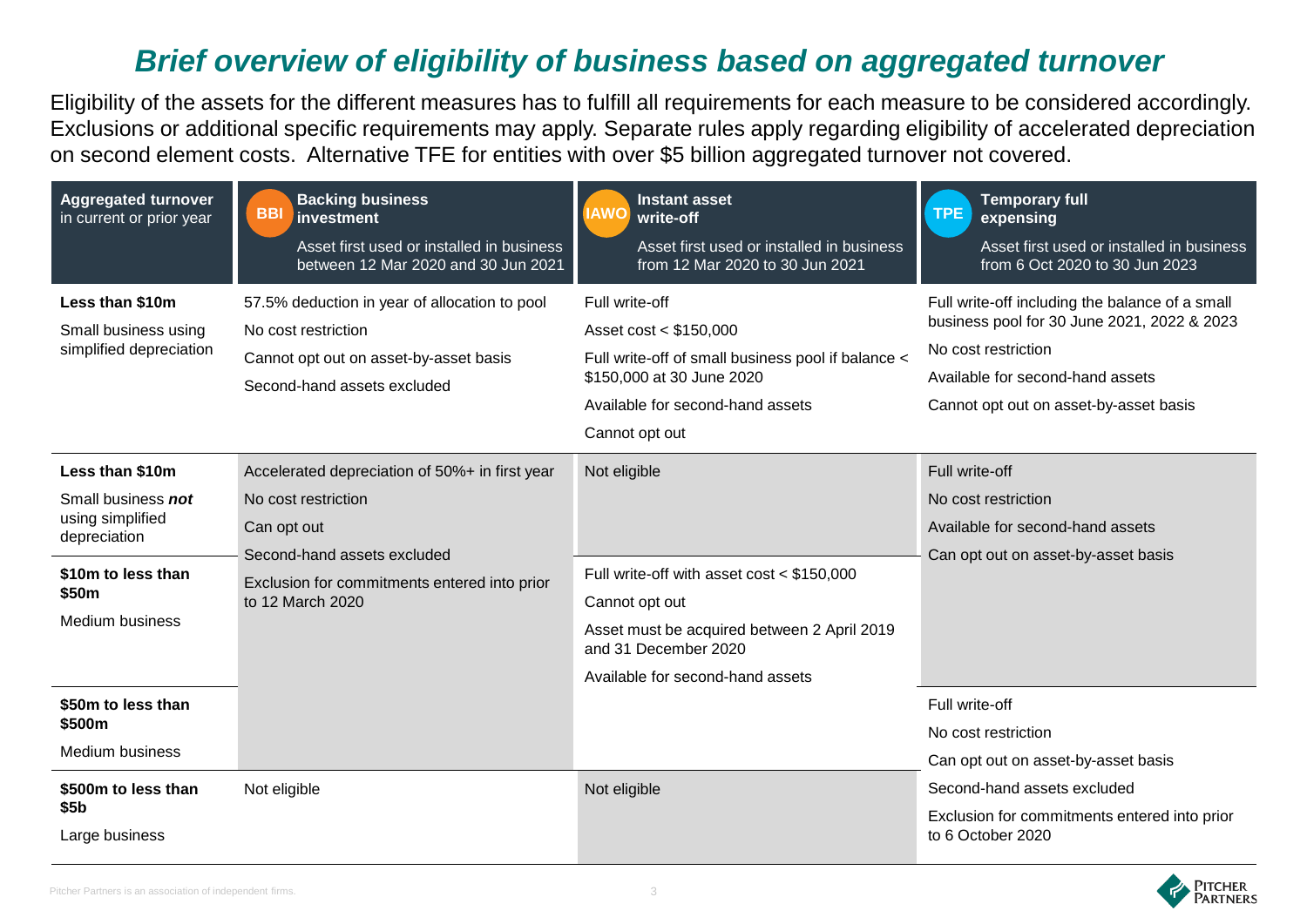## *Instant Asset Write Off (IAWO)*



Section 40-82 of the Income Tax Assessment Act 1997 contains the IAWO rules for medium sized businesses. This measure provides for a deduction of the entire cost of a depreciating asset provided certain requirements are met.

## *Date asset first used (or installed ready for use) for a taxable purpose*

| Asset must have been acquired between<br>7:30 pm on 2 April 2019 and 31 December 2020 |                                                        |                                                                             |
|---------------------------------------------------------------------------------------|--------------------------------------------------------|-----------------------------------------------------------------------------|
|                                                                                       | Before 12 March 2020<br>if the following are satisfied | Between 12 March 2020<br>and 30 June 2021<br>if the following are satisfied |
| <b>Entity's turnover</b>                                                              | Between \$10 million and \$50 million                  | Between \$10 million and \$500 million                                      |
| Asset's total cost                                                                    | Less than \$30,000<br>as at 30 June 2020               | Less than \$150,000<br>as at 31 December 2020                               |



### **Business and turnover**

Entity must carry on a business in the year of first taxable use.

No requirement that asset be used in the carrying on of a business but adjustment to deduction if asset not wholly used to produce assessable income.

Entity can use current year (i.e. year of seeking to claim IAWO) or previous year aggregated turnover to satisfy relevant turnover threshold.

are excluded and must therefore use simplified depreciation rules to access IAWO.



### **Assets**

Available for second-hand assets and assets used overseas.

**IAWO not available for**

**Small business entities** (aggregated turnover in the current or prior year of less than \$10 million)

Capital works, certain primary production assets or software development expenditure where the entity has existing software development pool.



Capital improvements to the asset (second element costs)

If incurred in year of first taxable use, the second element cost is included in the total cost that is measured against relevant cost threshold at relevant date.

If incurred in year after first taxable use only available where IAWO previously applied to the initial acquisition:

| <b>12 March 2020</b>                                                                                                                                                            | <b>31 December 2020</b>                                                                                                                                                                                                                                  |  |
|---------------------------------------------------------------------------------------------------------------------------------------------------------------------------------|----------------------------------------------------------------------------------------------------------------------------------------------------------------------------------------------------------------------------------------------------------|--|
| <b>Eligible for IAWO if</b><br>second element cost<br>was less than \$30,000,<br>was incurred prior to<br>12 March 2020 and the<br>acquisition previously<br>eligible for IAWO. | Eligible for IAWO if second element cost<br>was less than \$150,000, was incurred between<br>12 March 2020 and 31 December 2020 and<br>the acquisition of the asset was eligible for IAWO<br>in previous year<br>(i.e. 2018-19 or 2019-20 income years). |  |

## **Opt-out of IAWO not available for any assets**

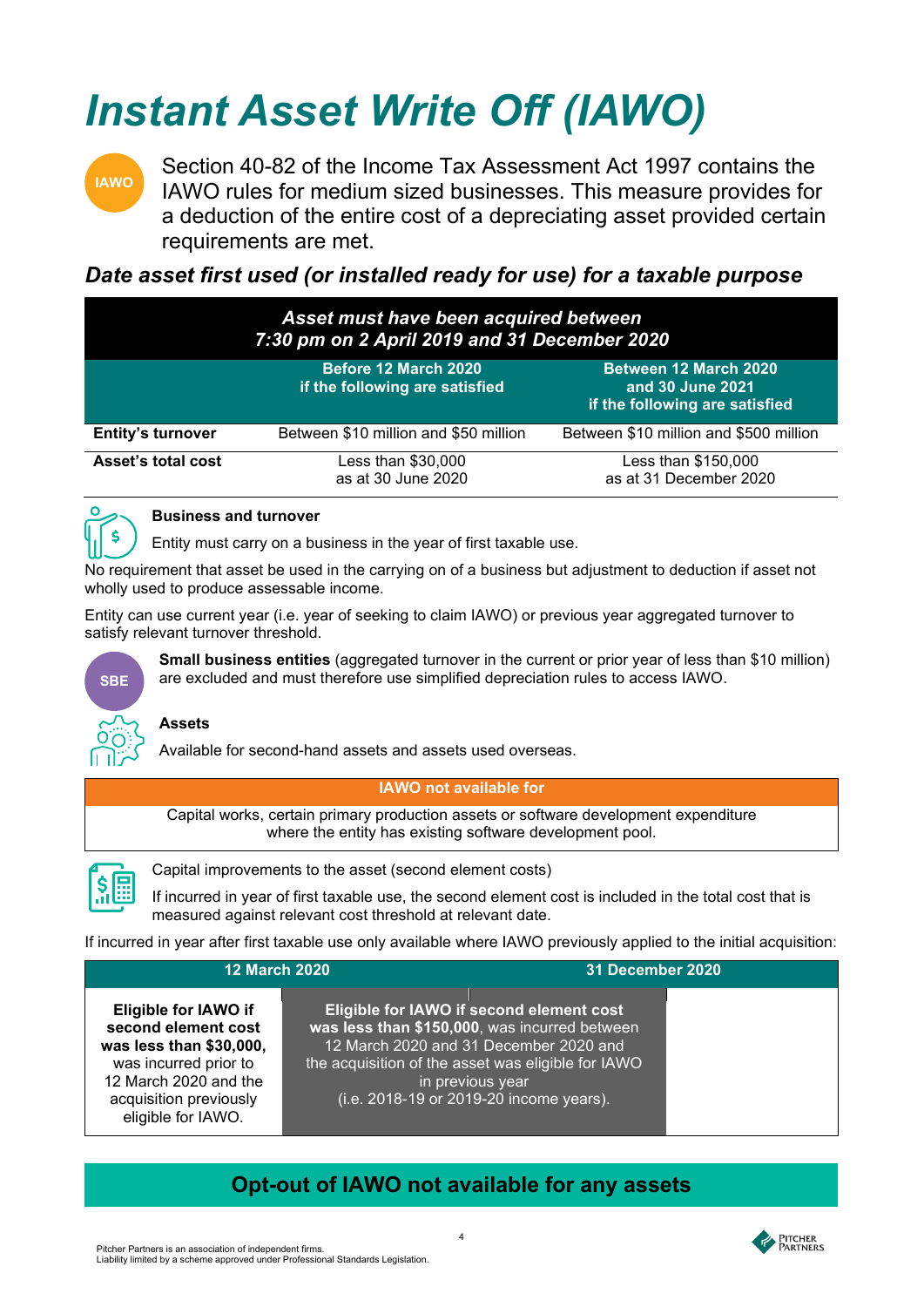# *Backing Business Investment (BBI)*



Subdivision 40-BA of the Income Tax (Transitional Provisions) Act 1997 contains the rules for the BBI measure. This measure provides for a deduction of 50% of the asset's cost in the first year.

| Date asset first held and first used (or installed ready for use) for a taxable purpose |                                                                                                                                                                         |
|-----------------------------------------------------------------------------------------|-------------------------------------------------------------------------------------------------------------------------------------------------------------------------|
| <b>12 March 2020</b>                                                                    | 30 June 2021                                                                                                                                                            |
|                                                                                         | <b>Exclusion</b> for commitments entered into before<br>12 March 2020 (e.g. existing contract to acquire<br>asset or construction of asset already commenced).          |
|                                                                                         | Integrity rule where pre-12 March 2020 commitment<br>cancelled, and new commitment entered into after<br>12 March 2020 for identical or substantially<br>similar asset. |



### **Business and turnover**

Entity must carry on a business in the year of first taxable use.

Asset must be used for the principal purpose of carrying on a business.

Adjustment to deduction if asset not wholly used to produce assessable income.

Entity's aggregated turnover is less than \$500 million (in the current or prior year).



**Small business entities** eligible (i.e. those with aggregated turnover in the current or prior year of less than \$10 million), where they otherwise are not applying simplified depreciation rules.



## **Assets**

No cost limit for asset to be eligible.

#### **BBI not available for**

Second-hand assets or those principally used or located overseas

Capital works, certain primary production assets or software development expenditure where the entity has existing software development pool.



### **Calculation**

50% of total cost at end of the income year (regardless of time of year asset first used).

Remaining 50% deductible under standard rules using effective life (prime cost or diminishing value) which includes days basis apportionment in first year based on time of first use.



### **Capital improvements to the asset (second element costs)**

If incurred in year of first taxable use, then included in cost amount to which BBI applies.

BBI not available if second element costs incurred in year after first taxable use (but may qualify for TFE).

## **Ability to opt-out of BBI available on an asset-by-asset basis**

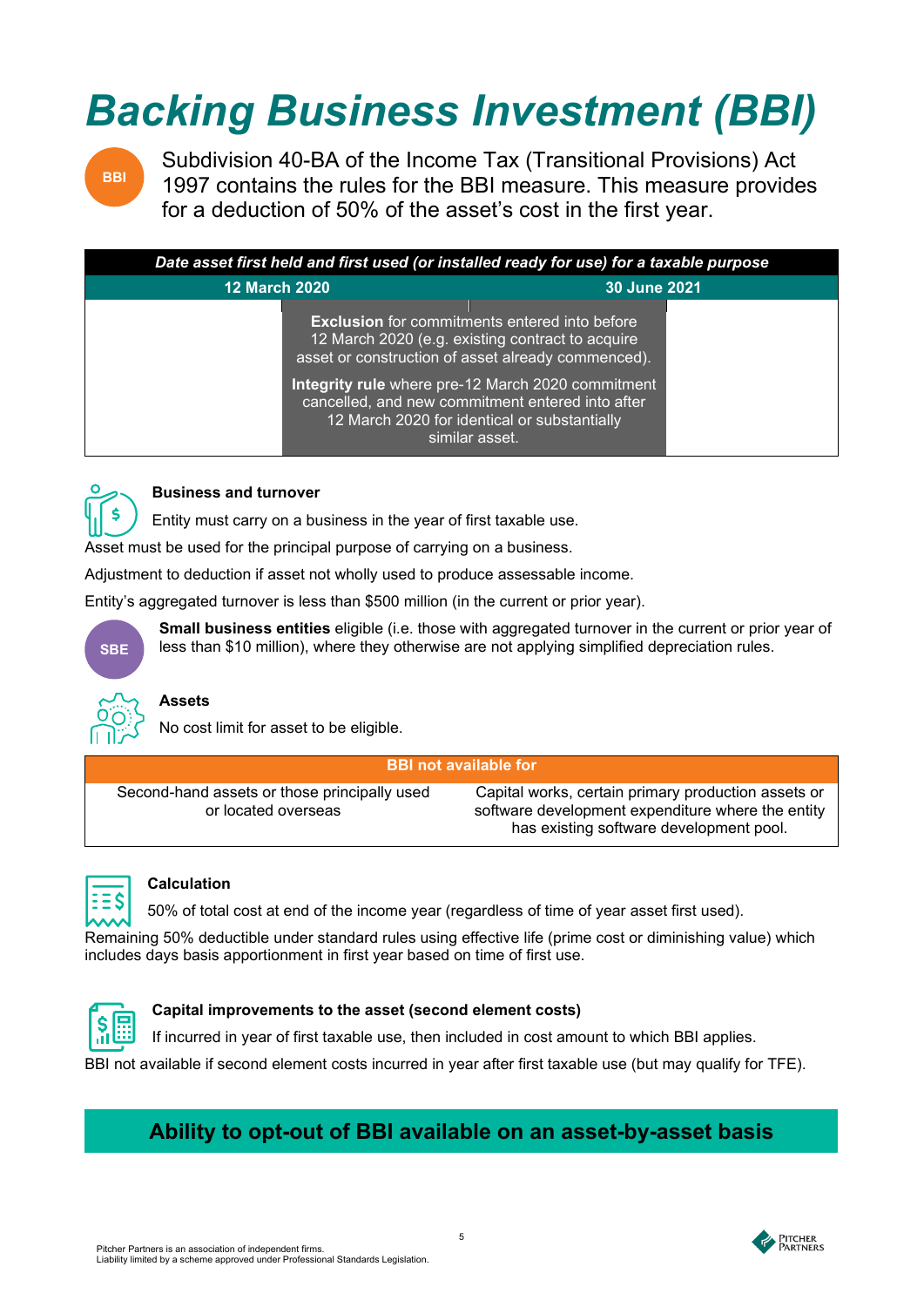# *Temporary Full Expensing (TFE)*



Contained in Subdivision 40-BB of the Income Tax (Transitional Provisions) Act 1997. This measure provides for a deduction of the entire cost of a depreciating asset.

| Date asset first held and first used (or installed ready for use) for a taxable purpose |                                                                                                                                                                      |
|-----------------------------------------------------------------------------------------|----------------------------------------------------------------------------------------------------------------------------------------------------------------------|
| 7:30 pm on 6 October 2020                                                               | 30 June 2023                                                                                                                                                         |
|                                                                                         | For entities with aggregated turnover<br>(in current and prior year) of \$50 million and over                                                                        |
|                                                                                         | <b>Exclusion</b> for commitments entered into before<br>6 October 2020 (e.g. existing contract to acquire<br>asset or construction of asset already commenced);      |
|                                                                                         | Integrity rule where pre-6 October 2020<br>commitment cancelled, and new commitment<br>entered into after 6 October for identical or<br>substantially similar asset. |



### **Business and turnover**

Entity must carry on a business in the year of first taxable use.

Asset must be used for the principal purpose of carrying on a business.

Adjustment to deduction if asset not wholly used to produce assessable income.

Balancing adjustment may apply to deem a disposal at market value if later use changes to principally overseas use or non-business use.

Entity has aggregated turnover of less than \$5 billion (in the current or prior year).

Alternative test available for certain corporate tax entities with aggregated turnover of \$5 billion and over.



**Small business entities** (i.e. those with aggregated turnover in the current or prior year of less than \$10 million) are eligible where they otherwise are not applying simplified depreciation rules.

### **Assets**

No cost limit for asset to be eligible.

| <b>TFE not available for</b>                                                                                                                                          |                                                |                                                                                                                                                  |                                                                                                                                                        |
|-----------------------------------------------------------------------------------------------------------------------------------------------------------------------|------------------------------------------------|--------------------------------------------------------------------------------------------------------------------------------------------------|--------------------------------------------------------------------------------------------------------------------------------------------------------|
| Acquisition of (but not<br>improvements to)<br>second-hand assets<br>unless aggregated<br>turnover (in current or<br>prior income year) is<br>less than \$50 million. | Assets principally used<br>or located overseas | Capital works, certain<br>primary production<br>assets or software<br>development<br>expenditure where<br>existing software<br>development pool. | Where a balancing<br>adjustment happens to<br>the asset in first year<br>(including change in<br>partnership interests if<br>entity is a partnership). |



### **Capital improvements to the asset (second element costs)**

TFE available for second element costs incurred between 6 October 2020 and 30 June 2023) including in respect of second-hand assets for all entities regardless of turnover (e.g. available for entities with over \$50 million aggregated turnover even if excluded from TFE for initial acquisition).

## **Ability to opt-out of TFE available on an asset-by-asset basis**

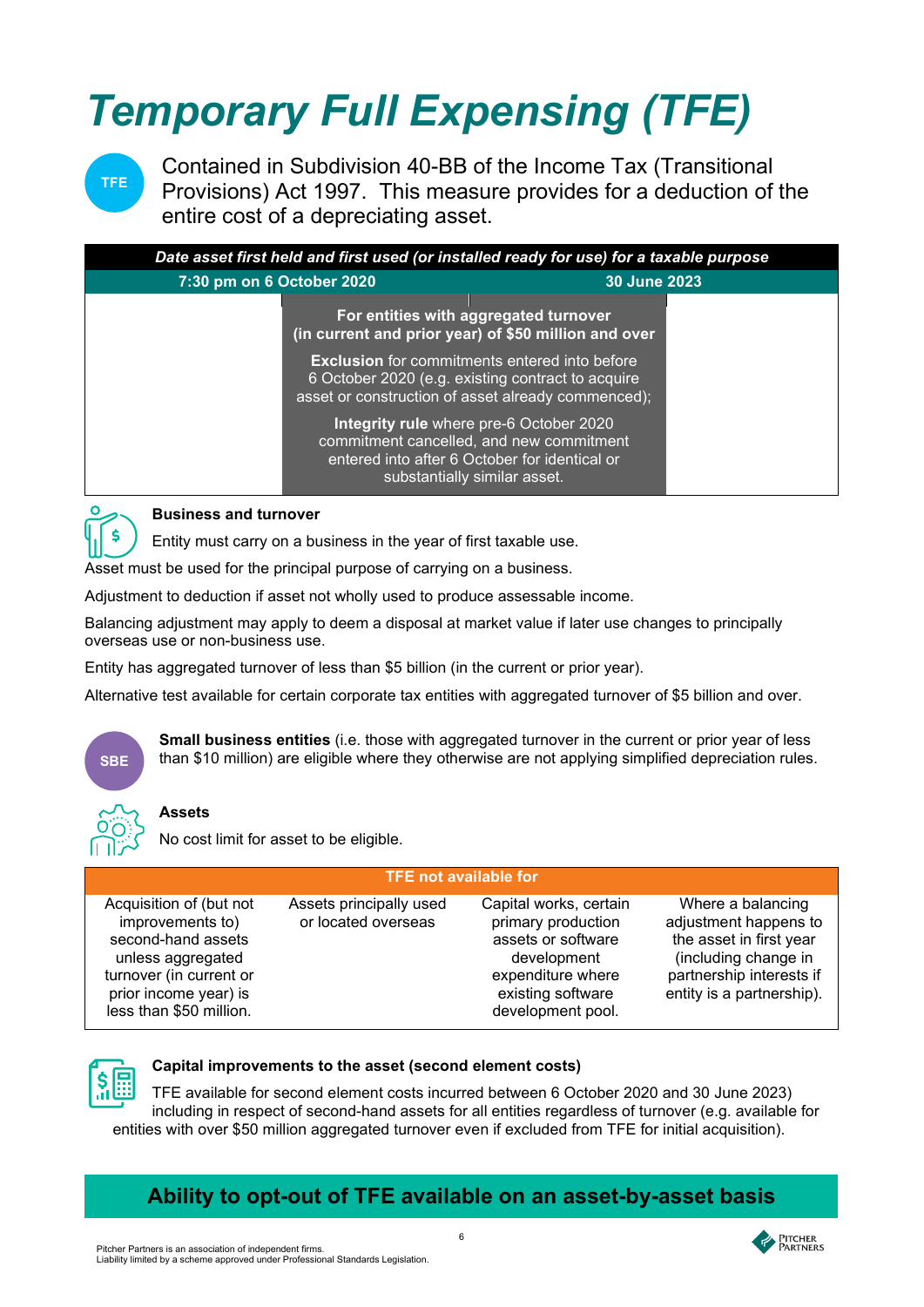## *Things to keep in mind*

## *Overlap and priority*

The above measures have the potential to overlap in respect of the same asset.



Opting-out of the **TFE** measure may result in one of the other measures operating:

- If the asset also meets the **IAWO** criteria, opting-out of TFE is of no practical consequence as the full cost may be deductible under **IAWO** in any case (e.g. assets costing less than \$150,000 acquired before 31 December 2020 that were first used or installed between 6 October 2020 and 30 June 2021 could qualify for both TFE and IAWO such that opt-out of TFE does not change the outcome).
- If the asset also meets the **BBI** criteria, opting-out of both TFE and BBI is required if the entity wishes to depreciate for tax purposes using standard effective lives.
- If opt-out of TFE or BBI was chosen for the initial acquisition of the assets, opt-out may need to be **chosen again** for any second element costs incurred in a later year to improve the asset that would be eligible for TFE.

| <b>Key dates</b>                            | Hardwired into the legislation and not adjusted for entities with substituted<br>accounting periods.                                                                                  |
|---------------------------------------------|---------------------------------------------------------------------------------------------------------------------------------------------------------------------------------------|
| R&D                                         | Depreciation calculated under IAWO/BBI/TFE can count towards an eligible<br>corporate tax entity's R&D tax offset where asset used for R&D purposes.                                  |
| <b>Assets</b>                               | Measures apply to both tangible and intangible assets (e.g. in-house software).                                                                                                       |
| Luxury car limit                            | IAWO/BBI/TFE for cars is limited to the luxury car limit (\$57,581 for the 2019-20<br>income year, \$59,136 for the 2020-21 income year and \$60,733 for the 2021-22<br>income year). |
| <b>Additional interaction</b><br>provisions | Must be considered where assets are brought into a tax consolidated group as<br>a result of a joining event.                                                                          |

## *Other considerations*

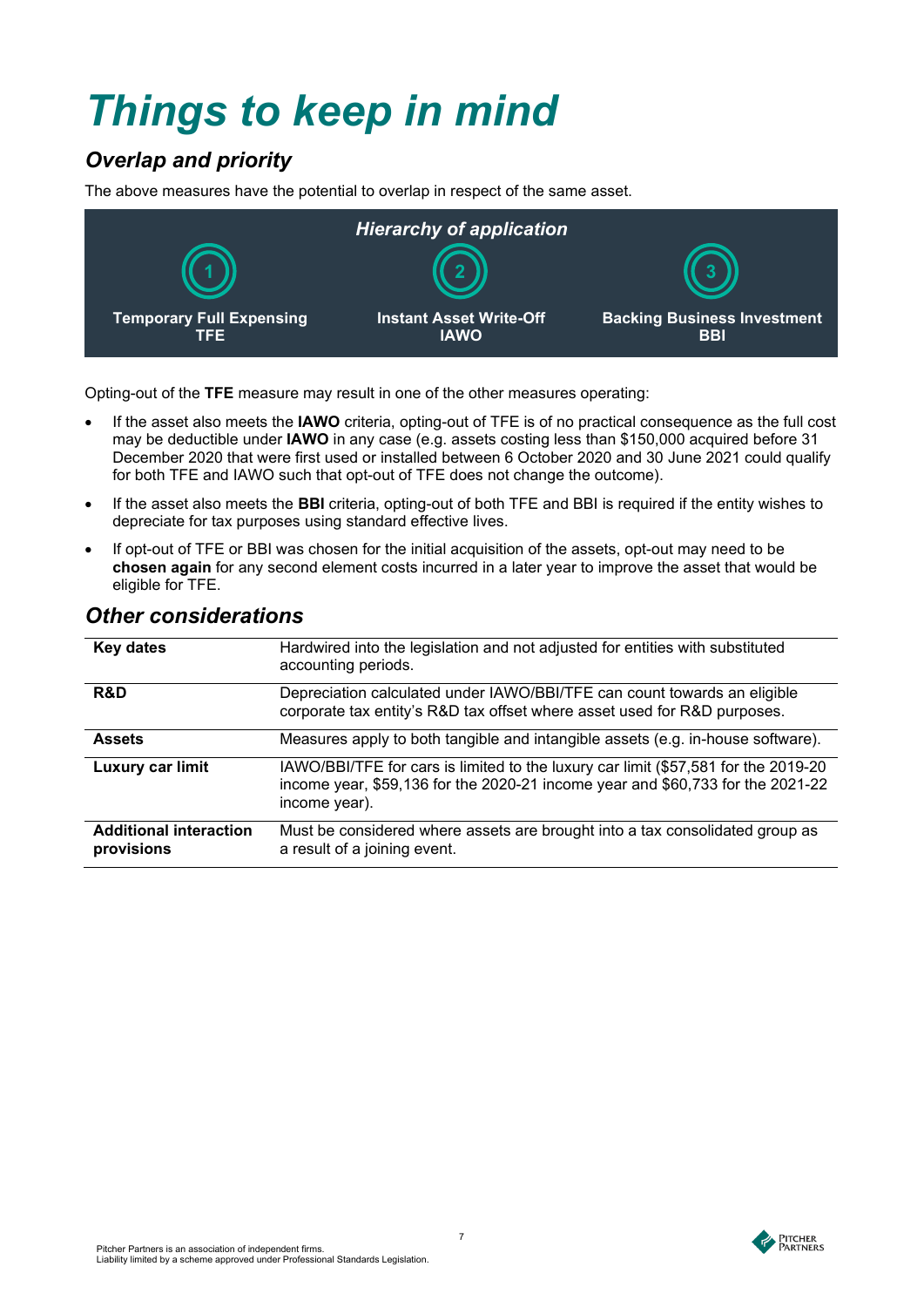## *Small Business Entities (SBEs)*

**SBE**

An entity is an SBE for an income year if it carries on a business that year and has aggregated turnover of less than \$10 million in the current or prior year. SBEs may use simplified depreciation under Subdivision 328-D of the Income Tax Assessment Act 1997.

## **IAWO**

## *IAWO for SBEs using simplified depreciation*

An SBE is entitled to an immediate deduction of the cost of eligible depreciating assets if:

The asset is first acquired after **7:30 pm on 2 April 2015**

The asset's cost at year end is **less than \$30,000** if **first used (or installed ready for use)** for a taxable purpose **prior to 12 March 2020**

The asset's cost at year end is **less than \$150,000** if **first used (or installed ready for use)** for a taxable purpose **between 12 March 2020 and 6 October 2020**

If the asset was **first used (or installed ready for use)** for a taxable purpose between **6 October 2020 and 30 June 2023**

• No cost limit applies

**IAWO for cars** acquired by an SBE is limited to the **luxury car limit**

- \$57,581 for the 2019-20 income year
- \$59,136 for the 2020-21 income year
- \$60,733 for the 2021-22 income year

Available for second-hand or overseas assets and no exclusion for "pre-commitments".

Adjustments required where asset not wholly used to produce assessable income



#### **Capital improvements to the asset (second element costs)**

If incurred in year of first taxable use, included in the total cost and measured against relevant cost threshold at relevant date.



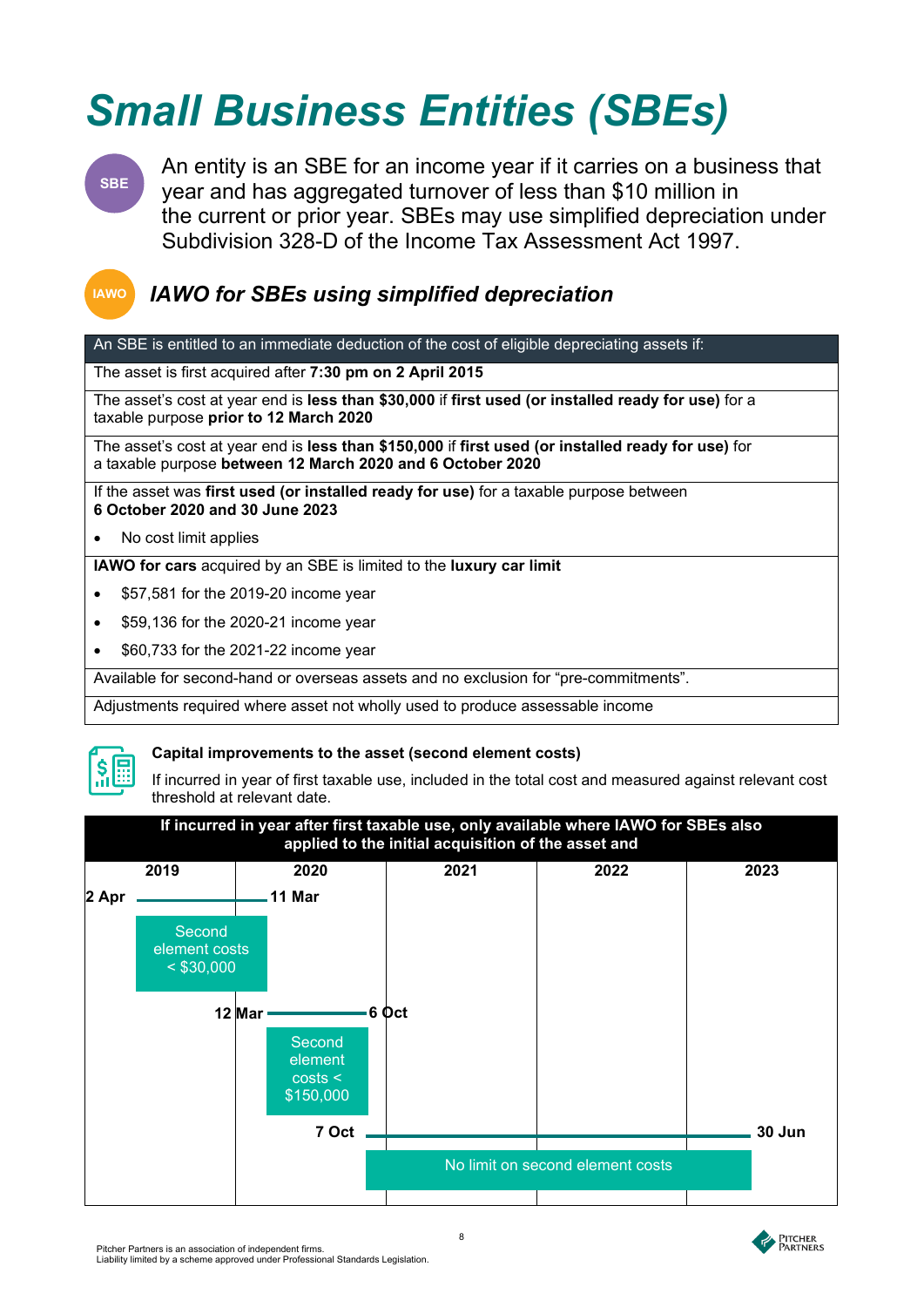

#### **Choice to use simplified deprecation**

Where simplified depreciation is not chosen, the IAWO, BBI and TFE rules may apply as above, noting that the IAWO is not available for SBEs. Choosing not to apply the simplified depreciation rules for an income year may result in an SBE being temporarily "locked-out" of the rules if the entity had previously used those rules.

Using the simplified depreciation rules for SBEs results in those rules applying to all eligible depreciating assets (other than excluded assets covered below) rather than on an asset-by-asset basis. SBEs using the rules will therefore be required to apply both the general small business pooling rules as well as having access to the IAWO for SBEs. A choice to use simplified depreciation for SBEs should be evidenced in the tax return by completing the labels relating to simplified depreciation.

#### **Exclusions**

Certain assets are also excluded from simplified depreciation for SBEs including certain primary production assets (unless the SBE chooses otherwise), horticultural plants, assets that the entity predominantly leases out and second-hand assets used in residential property.

## *General small business pool*

SBEs choosing to use simplified depreciation must also use the general small business pool for all eligible depreciating assets.

No opt-out on an asset-by-asset basis available.

#### **General rules**

Deduction equal to 15% of cost of asset in year added to the pool as well as 15% deduction of second element costs in year incurred.

Deduction of 30% of the opening pool balance each year.

When first electing into simplified depreciation, all eligible depreciating assets are brought into the pool as part of the opening balance at their tax written down values.

Pooling continues to apply even if the entity stops being a SBE or stops using simplified depreciation.

Pool balance written-off once below \$1,000.

#### **Temporary modifications for 30 June 2020 to 30 June 2023 income years**

Assets only added to pool if not written off in full under IAWO for SBEs.

Assets that would qualify for BBI in the 30 June 2020 income year (new business assets first held and used for a taxable purpose between 12 March 2020 and 30 June 2020) are eligible for 57.5% deduction in the year they are added to the pool.

Pool balance is written-off for 30 June 2020 if less than \$150,000.

Pool balance is written-off for 30 June 2021, 30 June 2022 and 30 June 2023 income years regardless of balance.

#### **Sale of assets**

Sale of pool asset results in a reduction of the pool balance by sale price with any excess over the pool balance brought to account as assessable income.



**IAWO**

**BBI**

Sale price of asset previously claimed under IAWO for SBEs is fully assessable.